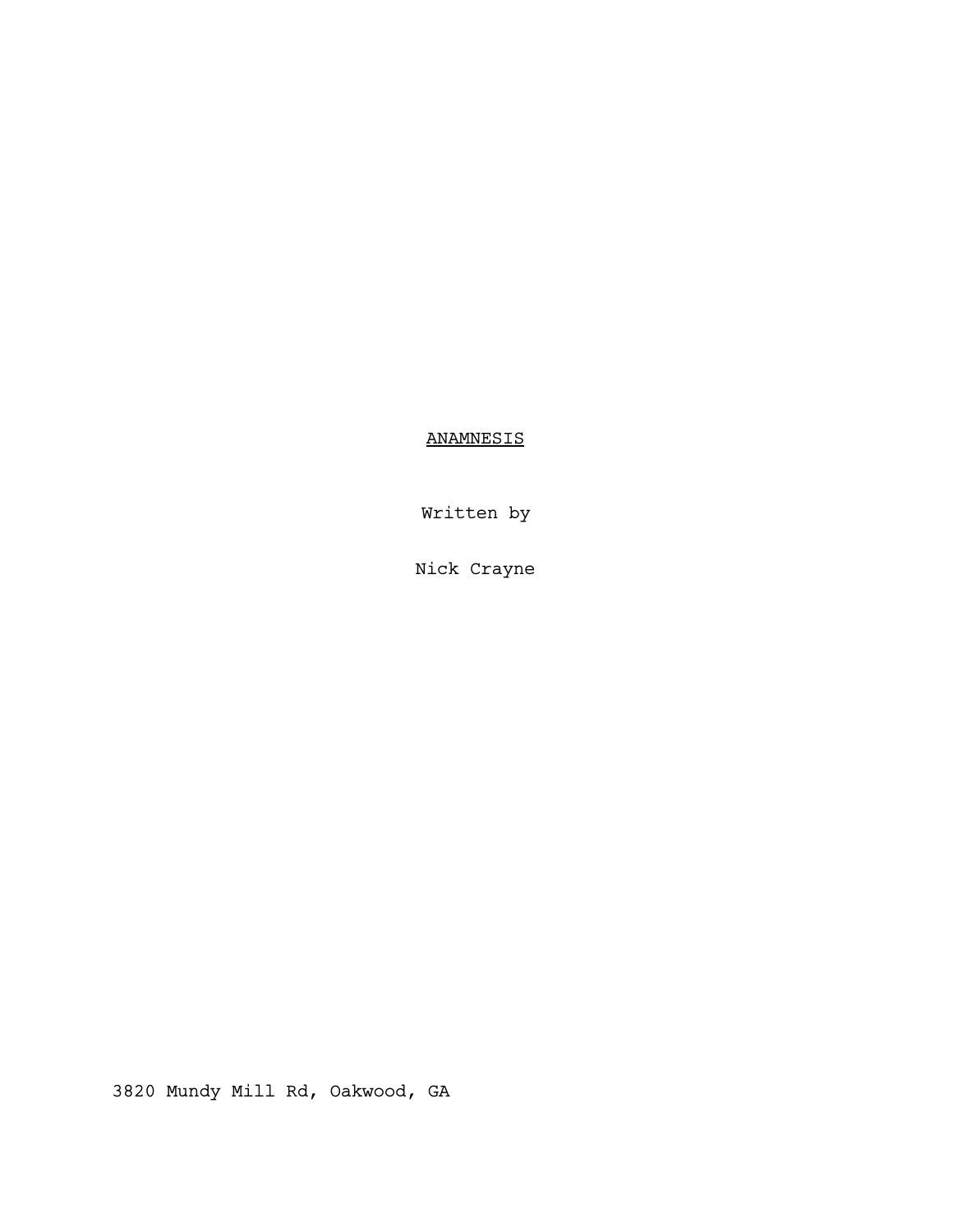FADE IN:

INT. BREAK ROOM - DAY

A SOLDIER, (30s), male, sporting a muscular build with a scruffy face. Dressed in jeans and a green fleece sweater vest, he sits at the end of a table.

The room white and sterile sporting a vending machine, cabinets, a traditional break room. Soft MUSIC coming from a nearby violin plays in the background, a jazz comforting yet dark.

A singular poster hangs on the wall of a dog in a lab coat looking upward longingly at a tesla coil. The Soldier drinks a cup of coffee, he struggles to not spit take as he LAUGHS and places the cup on the table.

> SOLDIER So your telling me the sergeant after all the tough guy bullshit he gave us, bathed with a rubber duck. (chuckles) I wish I would of known I could of really gotten under his skin with that. You should of told me before you know...

He looks down at the table and deeply exhales. He pulls his wallet out of his pocket and takes a photo out. The photo features four men in army fatigues horsing around with each other, the group smiling.

> SOLDIER (CONT'D) We were never really the same without you. I don't know if this is a dream or what but I'm glad to have you back man.

He looks up from the photo across the table, the chair across from him empty.

> SOLDIER (CONT'D) I got the fucker by the way, I don't know if that's any conciliation. If only I'd hit him on the first shot.

He looks earnestly to the man he thinks sits across from him before breaking away his gaze. He takes a sip of coffee, his eyes focus on the coffee for a moment. His eyes focus back on his friend as he drinks and listens.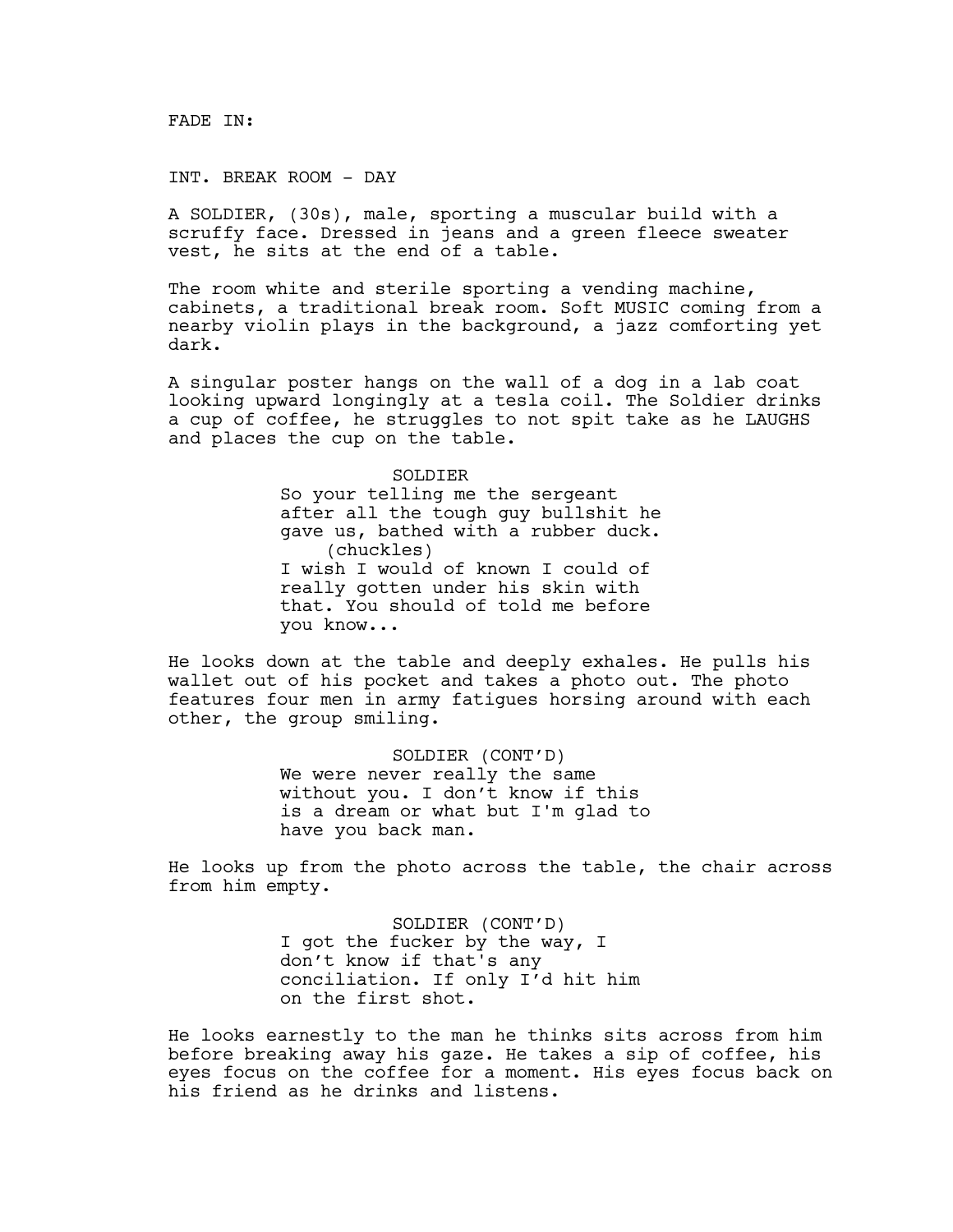SOLDIER (CONT'D) What am I doing you gotta see the guys I'm out here camping with them. Our camp is just over there...

He looks behind his chair, confusion slowly creeps across his face. Behind the soldier we see for a moment the bottom of a yellow sundress, it disappears. The MUSIC becomes louder, more urgent.

The Soldier slowly turns in his chair to look behind himself as if someone stands there. He bolts up out of his chair,the music pauses.

> SOLDIER (CONT'D) I can't believe I forgot, this place has that rare soda you love, red cream was it?

The MUSIC resumes now quieter. He smiles and cheerily walks over to the vending machine. He puts money in and presses the keys. The can uncoils out, a bodily THUMP rings out the can hits the bottom a moment later.

The violin MUSIC stops the Soldier fell to the ground. He lays on top of the SIREN (20s), female, she features a slender build dressed in a yellow sundress, her head obscured from view.

She lays beside him, caressing him, she holds a dagger in the side of his chest which bleeds slowly. The Soldier looks up at her in a distraught and anguished state. She strokes his hair while supporting his head.

> SIREN It's OK you can continue your conversation in a moment, the anguish you've felt is over forever.

The Soldier dies, she lets go of him and stands up, she goes to the table and picks up a violin. She plays the same MUSIC as she leaves the room.

UNKNOWN SCIENTIST (V.O.)

Dad?

EXT/INT. HENRY'S CAR - DUSK (2 WEEKS LATER)

HENRY, (20s), male, short with an average build, kind faced, he wears a dark blue suit jacket.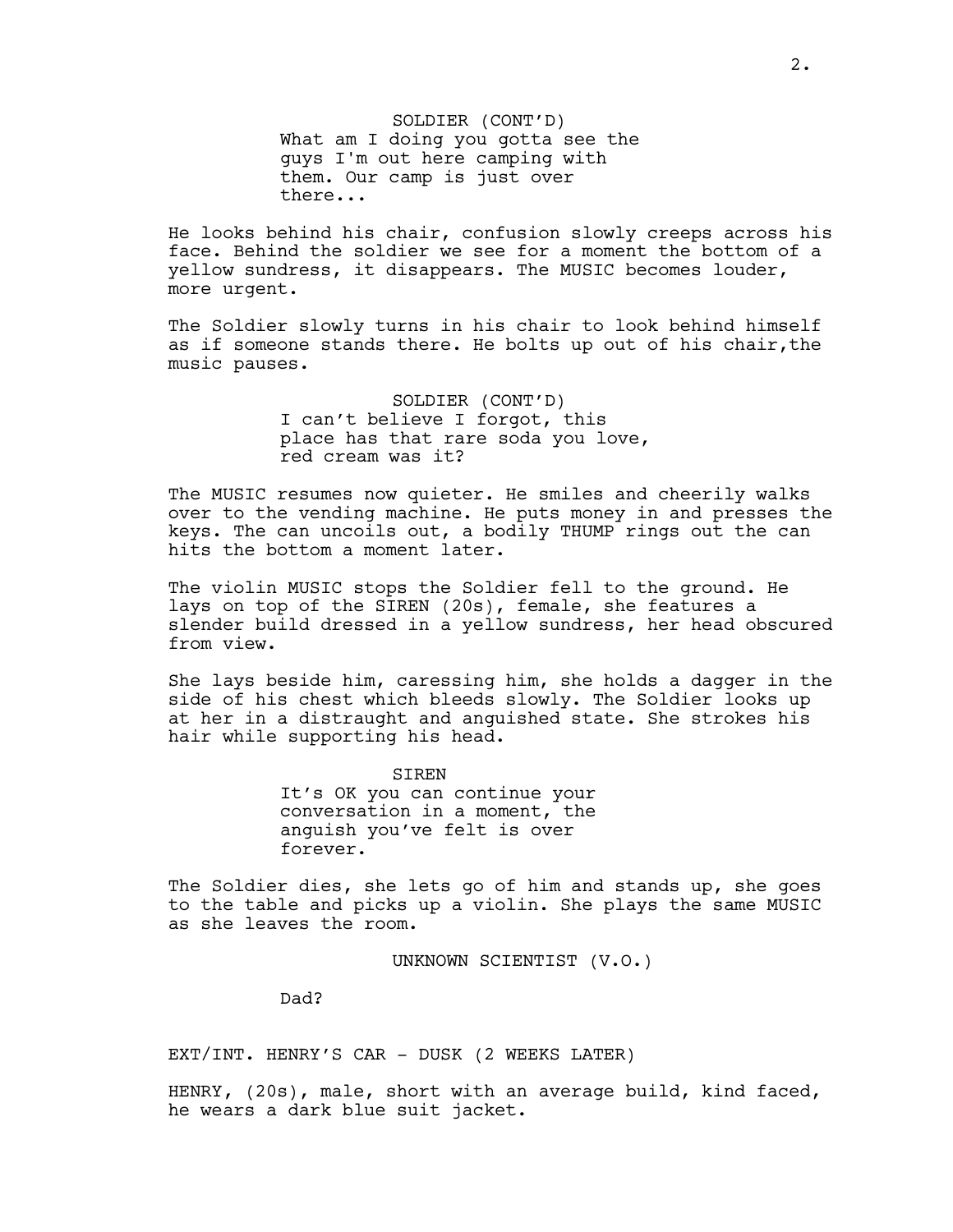He sits in the back of a car on his phone. He fidgets with the door handle reflecting his desire to leave.

> HENRY No mom it's just some guy lost in the woods. (beat) No I don't think a gang of bears got him.

He lets out a long sigh, he looks increasingly drained.

HENRY (CONT'D) No mom I don't have bear mace I have a gun remember. I gotta go love you.

He hangs up and switches to his gps.

INSERT - PHONE SCREEN

only forest visible on the app. He looks up seeing a looming facility several stories tall with a circular glass entrance way.

INT. ABANDONED FACILITY LOBBY - DUSK

Henry examines the lobby, a large dark room with upper catwalks. A desk lies center facing away from him with a computer monitor providing a dim orange light. He can see a woman's back, her hair, the sides of her glasses.

> HENRY Hello police, I'd like to ask a few questions.

SILENCE, he waits uncomfortably for a moment, she does not turn around. He hits a bell on the table DING, no response. He intentionally coughs, still no response. Irate, he turns the chair to face him leaning in close to confront her.

A lifeless skeleton meets his eyes, he flails about and falls to the ground.

> SPARKY (O.C.) Hello I'm Sparky the science dog and welcome to the Havencroft research facility. A bit dark in here no?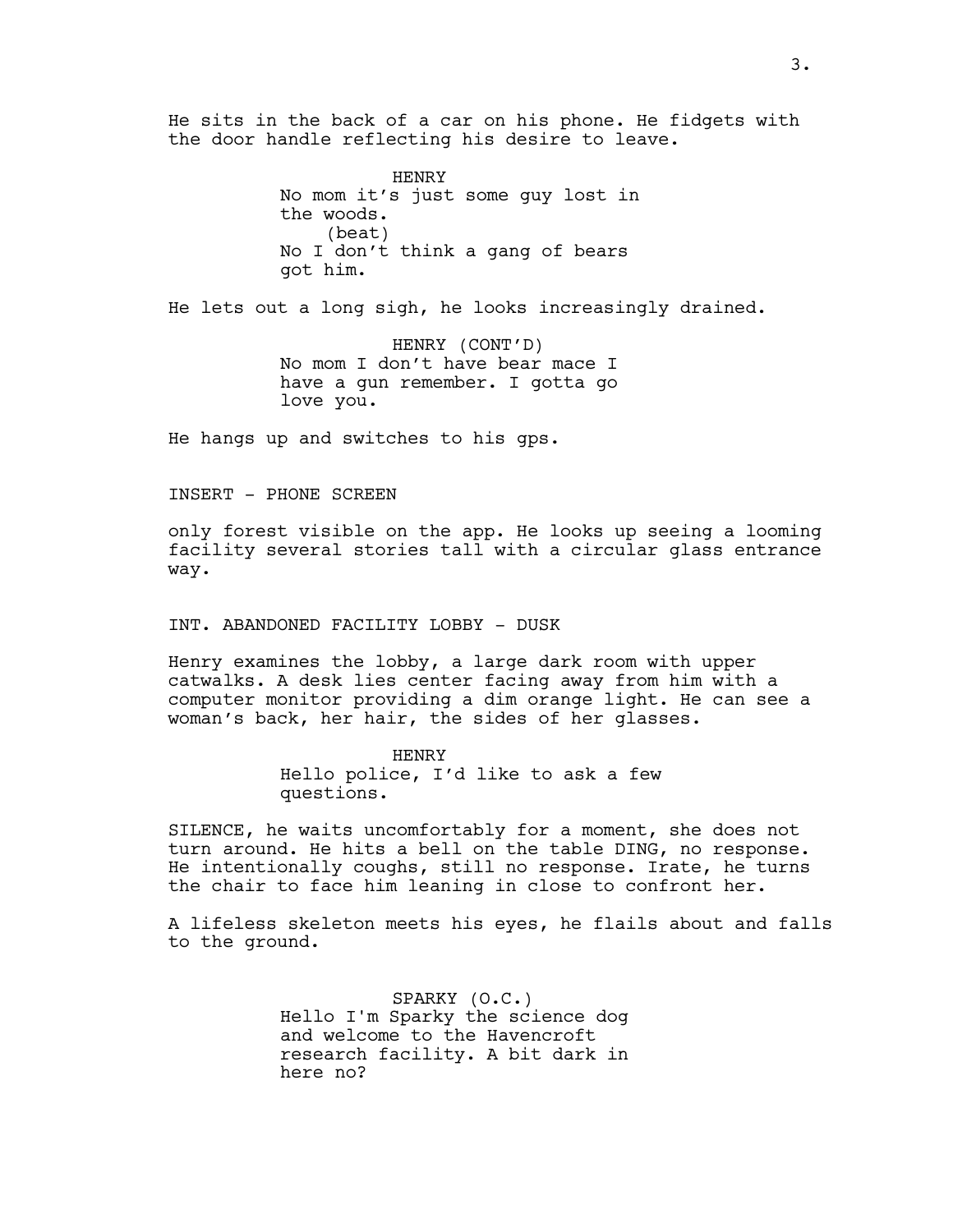SPARKY, a holographic dog sits beside Henry, a cheerful and partly electronic voice. Emergency lighting slowly turns on.

> HENRY Who cares about that this women is dead.

He realizes the skeleton to be fake, the monitor displays a pumpkin desktop wallpaper with text reading: "HAPPY HALLOWEEN." The virtual dog tilts its head in confusion at him. Embarrassed he gets to his feet and composes himself.

> HENRY (CONT'D) Enough of this, override Asimov 1, police ID 221B. I'm worried about the safety of your staff.

SPARKY I'm sorry detective Holloway our staff is severely indisposed--

INIGO (O.S.) Room 1c you have to sit--

SPARKY Intrusion stopped, code mailman. Have a nice day detective. (beat) Detective?

The detective with a determined look walks briskly towards a nearby hallway, he attaches a flashlight to his gun.

INT. ROOM 1C - DUSK

He quickly clears the room with his gun and holsters it. The room the size of a small office, a chair, a device, and a camera in the corner. The device ocular in shape positioned where the neck support should be.

His phone vibrates he pulls it out to look.

ON SCREEN:

"FRIENDS STILL SEEK ANSWERS AS SEARCH FOR CAMPER CALLED OFF."

BACK TO:

He sits down cautiously and waits a NOISE reminiscent of a typewriter bell rings out.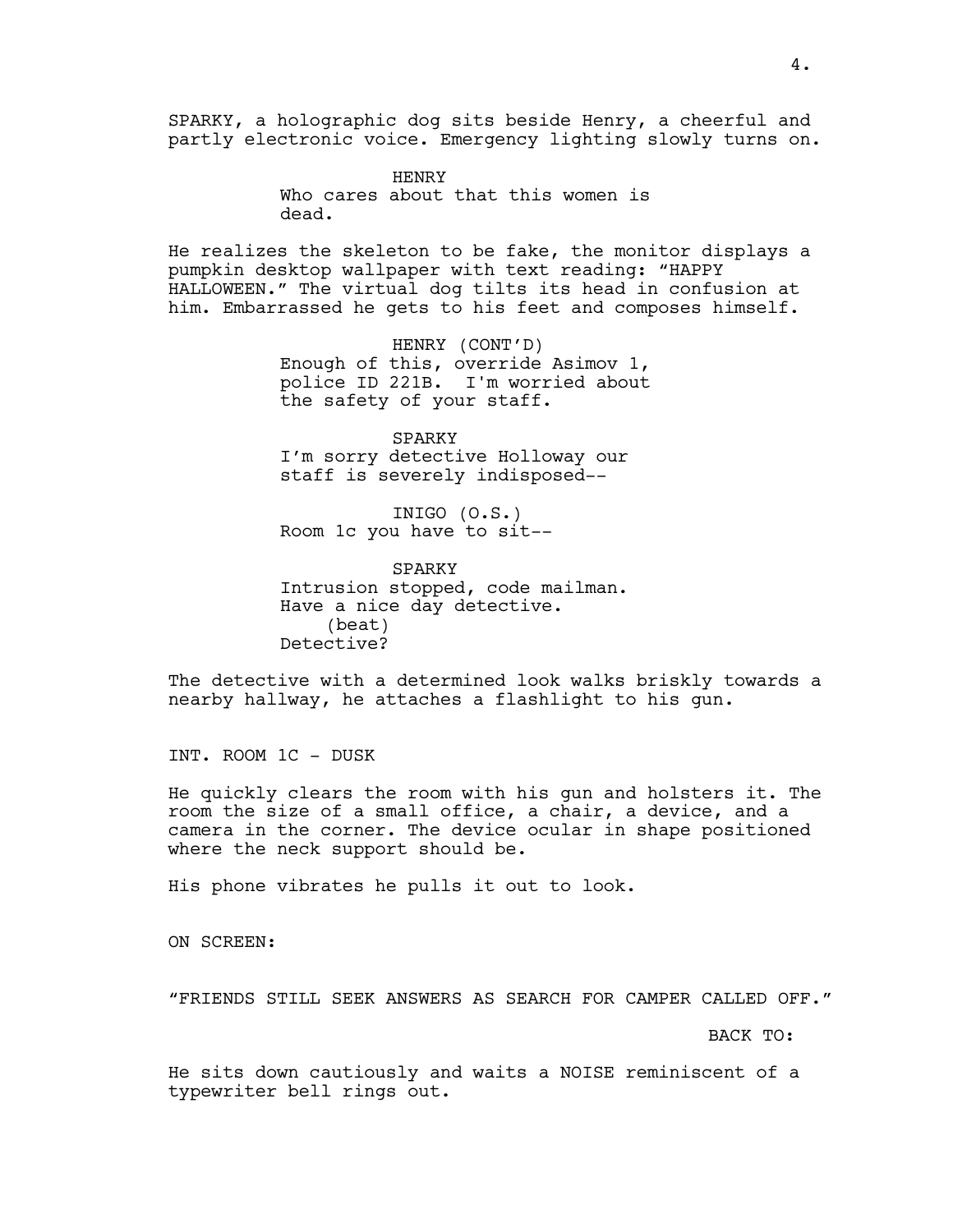He reaches around for the back of his neck and notices a drop of blood. A humming building in his ear till it consumes him.

# INT. VIRTUAL SPACE - NIGHT - DREAM SQUENCE

Henry recovers his composure watching from the darkness. INIGO, (30s), male, tall and imposing, a rugged yet charming face. Wearing a dark brown suit jacket, and semi formal wear, he holds a tablet.

The room undefined, dark and cavernous with blue light illuminating him. He stands across from CASEY, (30s), female, average height, soft features. Dressed in a white lab coat, short hair.

Inigo places a diamond ring on her ring finger. Casey appears completely still, only her mouth moves.

CASEY

I love you.

INIGO Good now lets try a bit more.

Inigo messes with the tablet, Casey becomes animated and life like.

CASEY

Remember when we were out in the rain. You said screw the umbrella and we kissed for the first time.

INIGO You're starting to seem a lot more like yourself Casey.

He grabs Casey's hands and looks longingly.

CASEY Remember our first night together.

He lets go and backs up slowly, averting his gaze, Casey walks menacingly towards him.

> CASEY (CONT'D) When we made love for the first time.

INIGO No not again.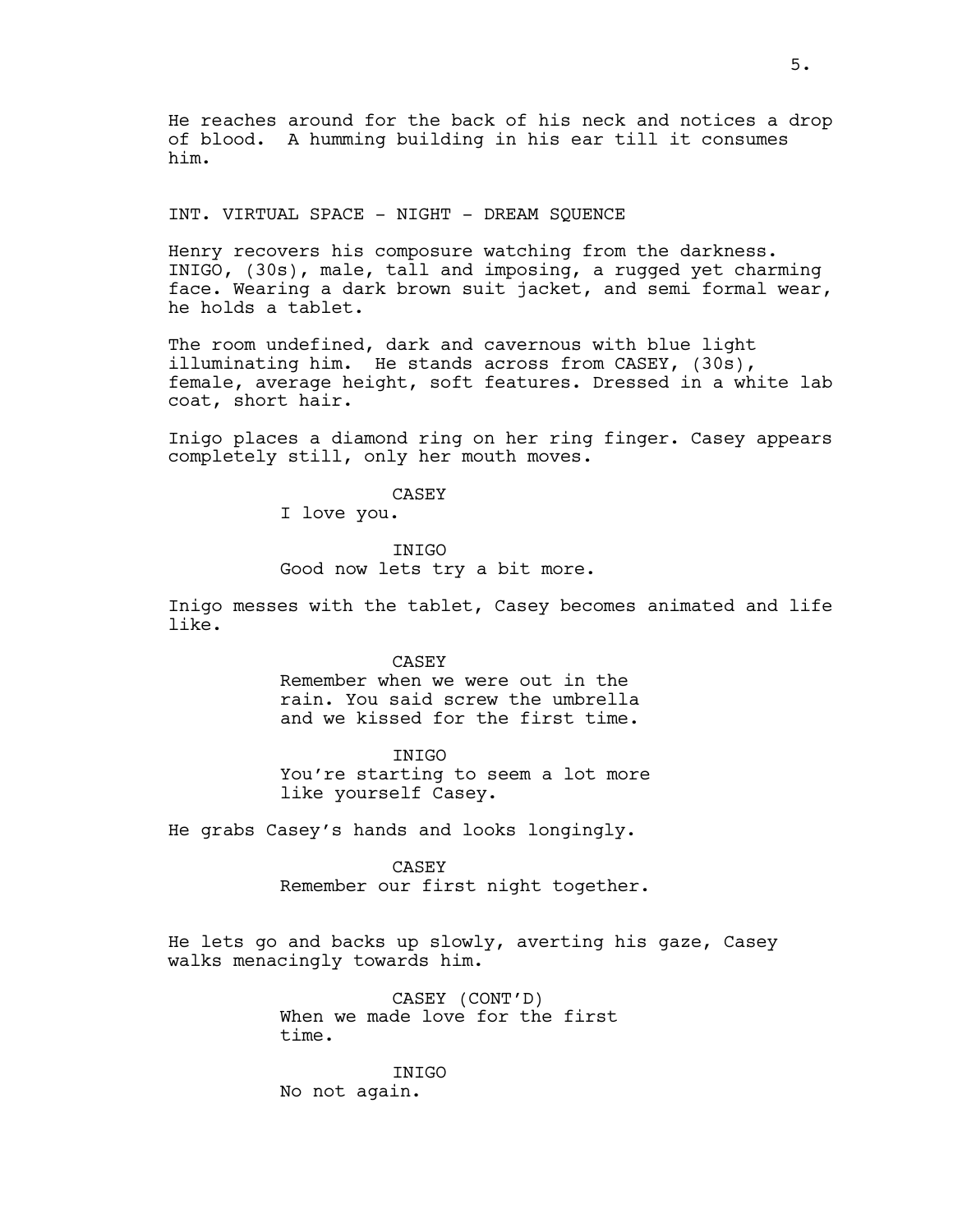CASEY

Yellow submarine blared from your roommates room and we couldn't stop laughing.

### INIGO

No no no.

# CASEY

How you forgot that because your really nothing more then an AI simulating the man I loved.

He trips and falls, curling himself into a position as if taking shelter, his arms covering his head. Henry rushes to him, he looks up to see Casey not there.

> **HENRY** She's gone it's all right.

Inigo looks up at Henry and quickly recomposes himself and stands up.

> INIGO Sorry about that detective Holloway I wasn't sure if that was just a raccoon tripping the lobby sensors earlier.

HENRY How do you know my name mister...

INIGO You can call me Inigo. Well it's very simple.

MONTAGE – VARIOUS

A)INT. MORGUE - DAY - Casey stands over Inigo's body holding a scalpel, an ocular shaped device sits beside Inigo.

B)INT. VIRTUAL SPACE - NIGHT - Inigo wakes up in the virtual space disoriented.

C)INT. VIRTUAL SPACE - DAY - The virtual space now brighter and livelier, Casey helps Inigo to his feet.

D)INT. ROOM 1C HALLWAY - DUSK - The soldier walks past looking intent.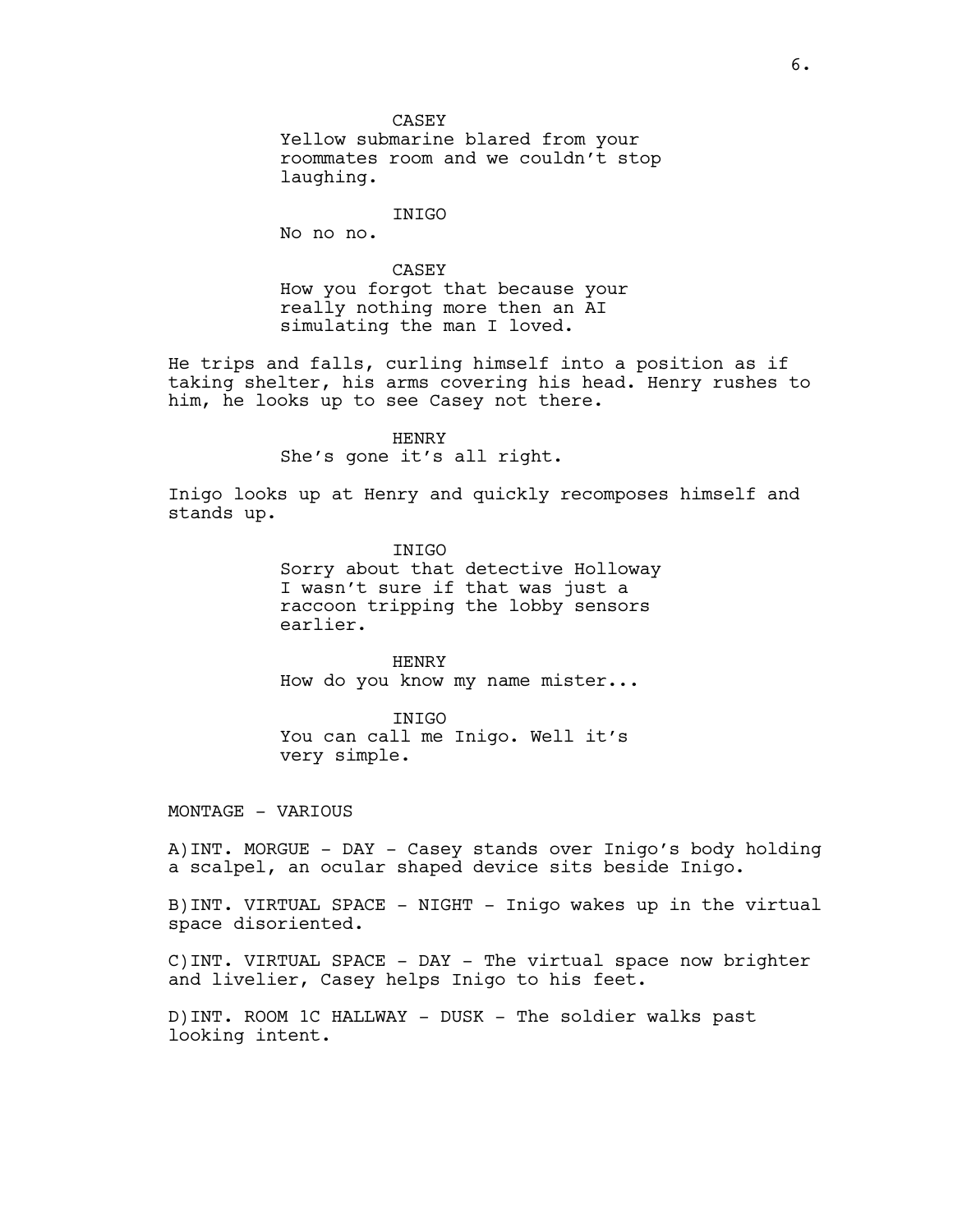#### END MONTAGE

Henry's face blank he breaks out of a trance.

HENRY So you were human, you died, your mind was transcribed into an AI by your wife. And you saw the guy I was looking for. (beat) And I'm explaining out loud because?

**INIGO** Unforeseen side effect of the imagery communication matrix.

A blue sphere providing lighting to the space floats by Henry he reaches out for it, it dissipates into the shape of a falcon.

> **HENRY** Oh OK thanks for clearing that all up doctor.

INIGO You're welcome but I'm not a doctor.

**HENRY** Then can the words unforeseen side effects never leave your mouth?

He turns away from Inigo and stares into the void.

**INIGO** Sorry we just need to move quickly.

**HENRY** 

I need some answers.

A falcon SHRIEKS he turns to face the noise, the falcon closing in with its talons raised to strike. Henry shields his face and trembles bracing for the attack.

> INIGO I know you have this romantic idea of being a detective striving to uncover the truth.

After a moment he opens his eyes the statue of a perched black falcon sits in the cross-section of his arms.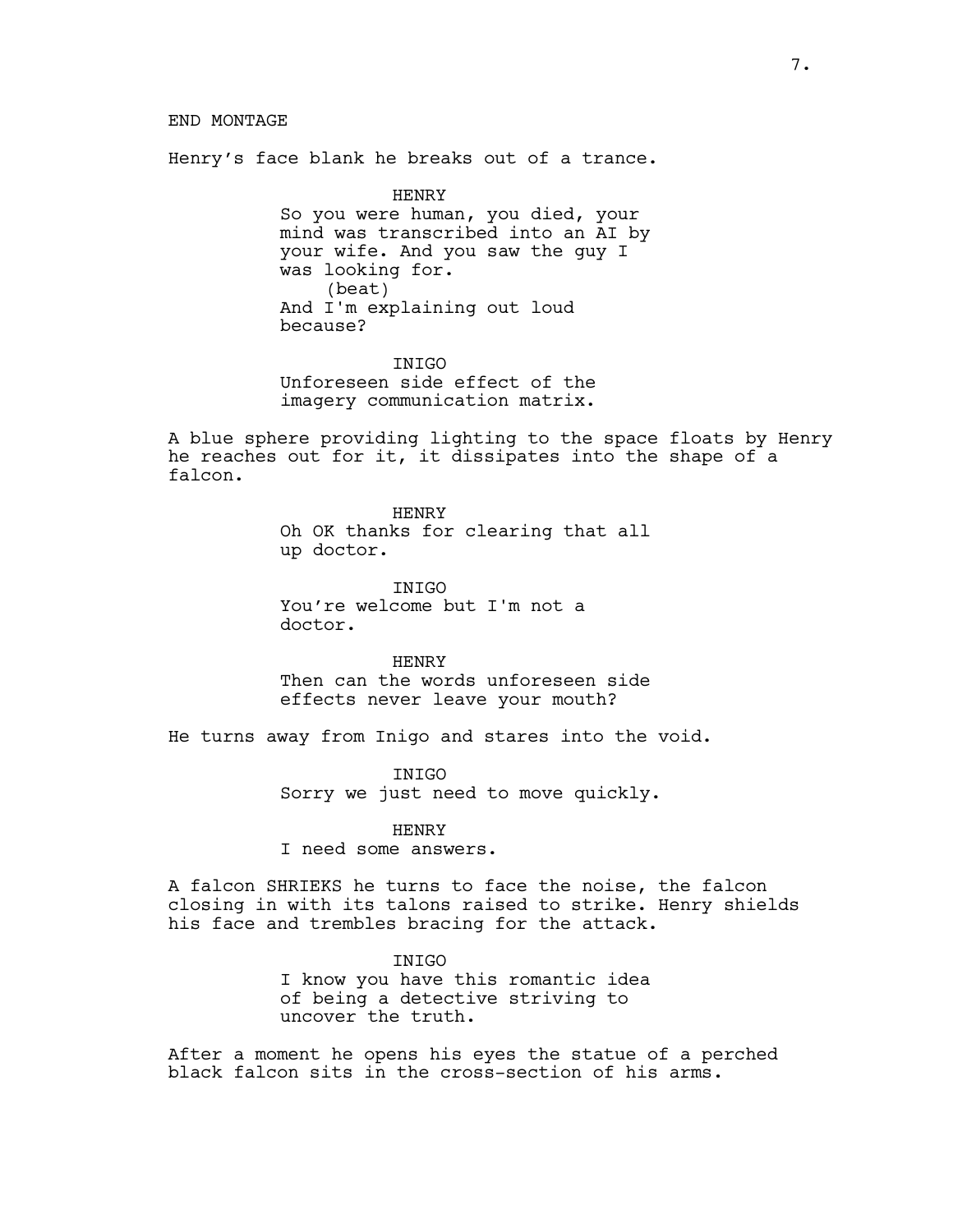### INIGO (CONT'D)

I want answers as well but it's been silent for 2 weeks. We need to leave and call in backup first.

#### INT. ROOM 1C - DUSK

The darkness fades away, the room appears how Henry left it. Inigo phases into existence and goes for the door. He pulls out his gun and turns on the flashlight.

> HENRY She could still be alive.

Henry pauses with a look of resignation he opens the door and exits.

INT. HALLWAYS - DUSK

Henry turns a corner and walks slowly down a long hallway, Inigo leads him. Doors on either side, emergency light flicker dimly.

> INIGO Also I'm just a mental projection just be aware you're physically alone.

The lights go dark for a moment crackling and static NOISE bellows out. Henry frantically aims his gun to find the target, a speaker.

> SPARKY (V.O.) Monday will be serving Moe and Bo's sloppy joes.

Henry sighs he scans his rear with his gun and flashlight.

INIGO Great reaction time detective.

**HENRY** Here I was thinking they didn't program sarcasm in.

INIGO Why would--

The emergency light goes out again, violin MUSIC plays from behind Henry.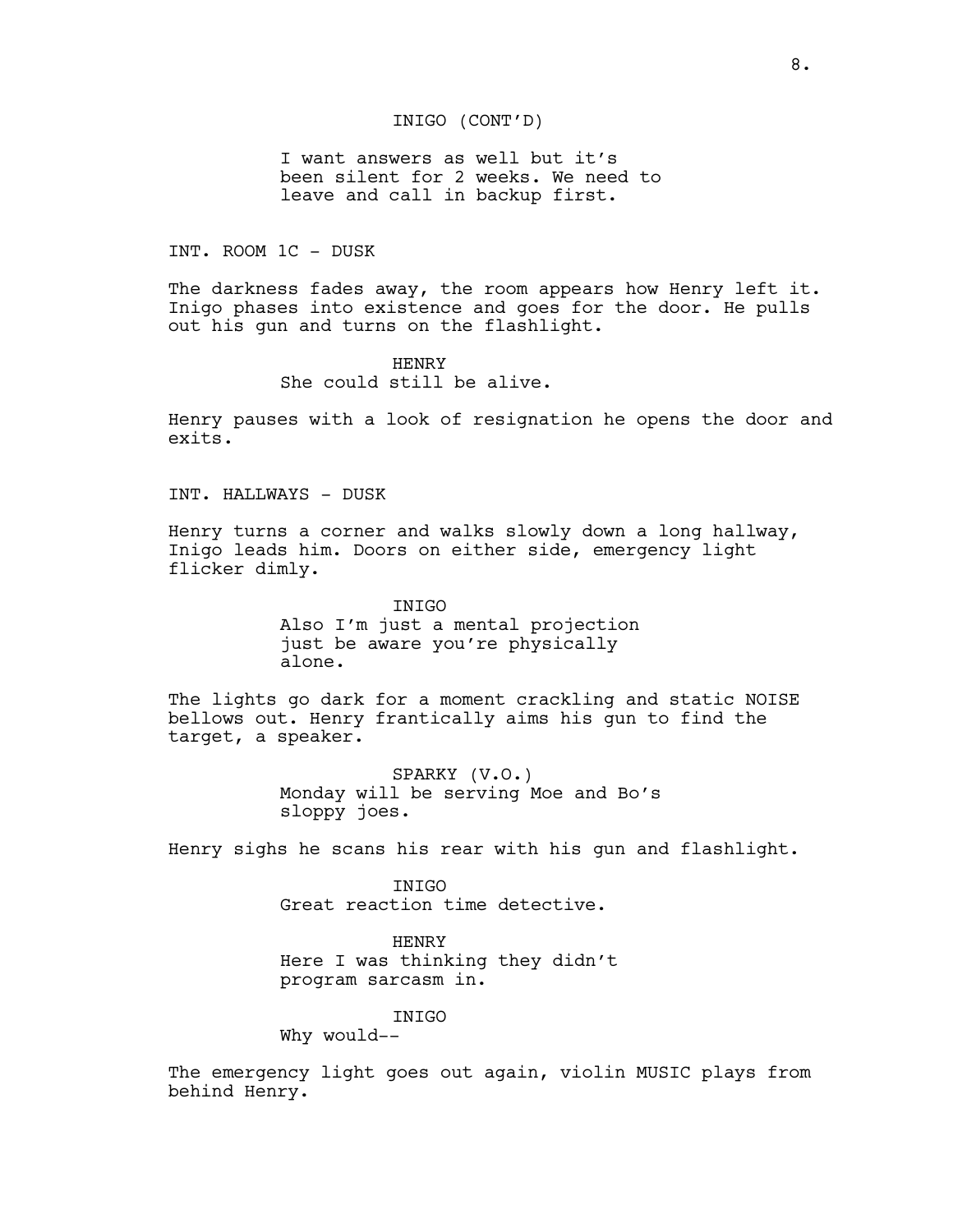He turns and sees the Siren playing the violin looking focused. Her head now visible, face alluring but with a scar on her cheek and long black hair.

> HENRY Freeze and put your hands up.

> > HENRY (CONT'D)

Bagel?

A medium hunting dog sits beside the woman looking at him.

INIGO (V.O.)

Bagel?

**HENRY** Come here boy it's all right, I know it's been a while.

The dog starts slowly walking towards him, the Siren vanishes.

INT. HALLWAYS INIGO'S VERSION - DUSK

Inigo frozen in place sees the siren slowly approaching she now holds a dagger in the same hand she supports the violin.

INTERCUT BETWEEN HENRY AND INIGO

INIGO Henry that's not your dog.

HENRY Yeah it is, see he recognizes me.

The dog moves slowly towards Henry.

INIGO Henry this isn't right

The Siren now dangerously close, Inigo filled with tension.

INIGO (CONT'D) And you know it, Henry think about your most recent memories of Bagel.

MONTAGE – VARIOUS

A)INT. TRAIL - DAY - Henry walks across a wooden bridge with his dog cheerily.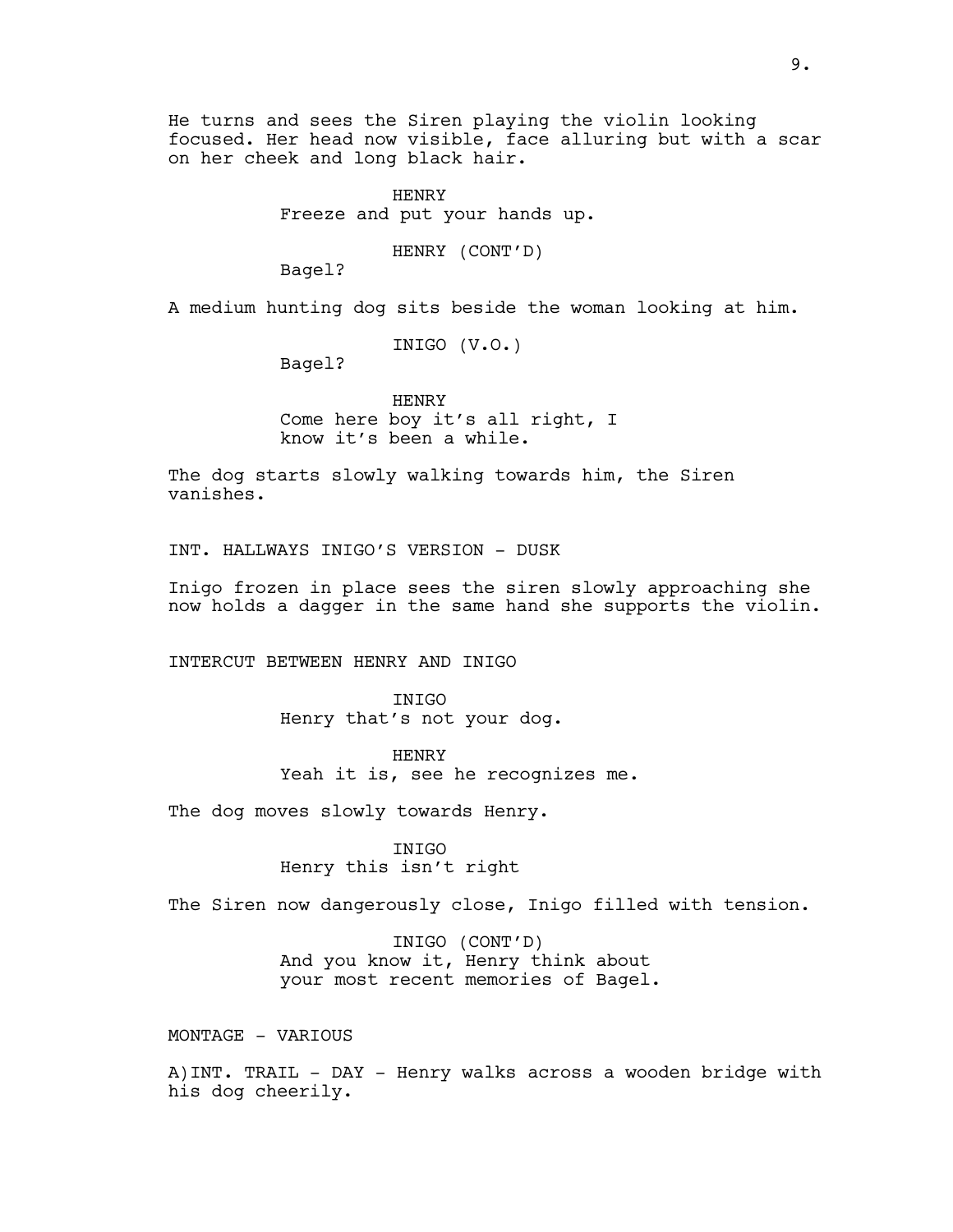B)INT. HENRY'S APARTMENT - NIGHT - Henry on the phone looking distraught.

C)INT. VET'S OFFICE DAY - DAY - Henry sits in a chair trying to keep composure while a somber faced VETERINARIAN,(40's), talks to him.

END MONTAGE

The dog dissolves into dust. Henry snaps out of the trance and grabs his head.

HENRY

What?

INIGO (O.C.)

Henry.

The siren lunges in for the kill, Henry pulls out his gun and fires.

EXT. DOG PARK - DAY

Inigo shakes Henry awake, Henry sits on a bench at a dog park. A realistic in the flesh version of Sparky socializes with other dogs. Disoriented Henry looks up at Inigo smiling at him.

> INIGO You know if you doze off so do I.

> **HENRY** Sorry I didn't sleep to well last night, bad nightmare.

**TNTGO** You'd tell me if it was from the surgery?

HENRY Yea of course.

INIGO You've just done so much for I'd hate for my mistake to--

HENRY Hey don't worry, just take in the sights or does being artificial prevent being mindful.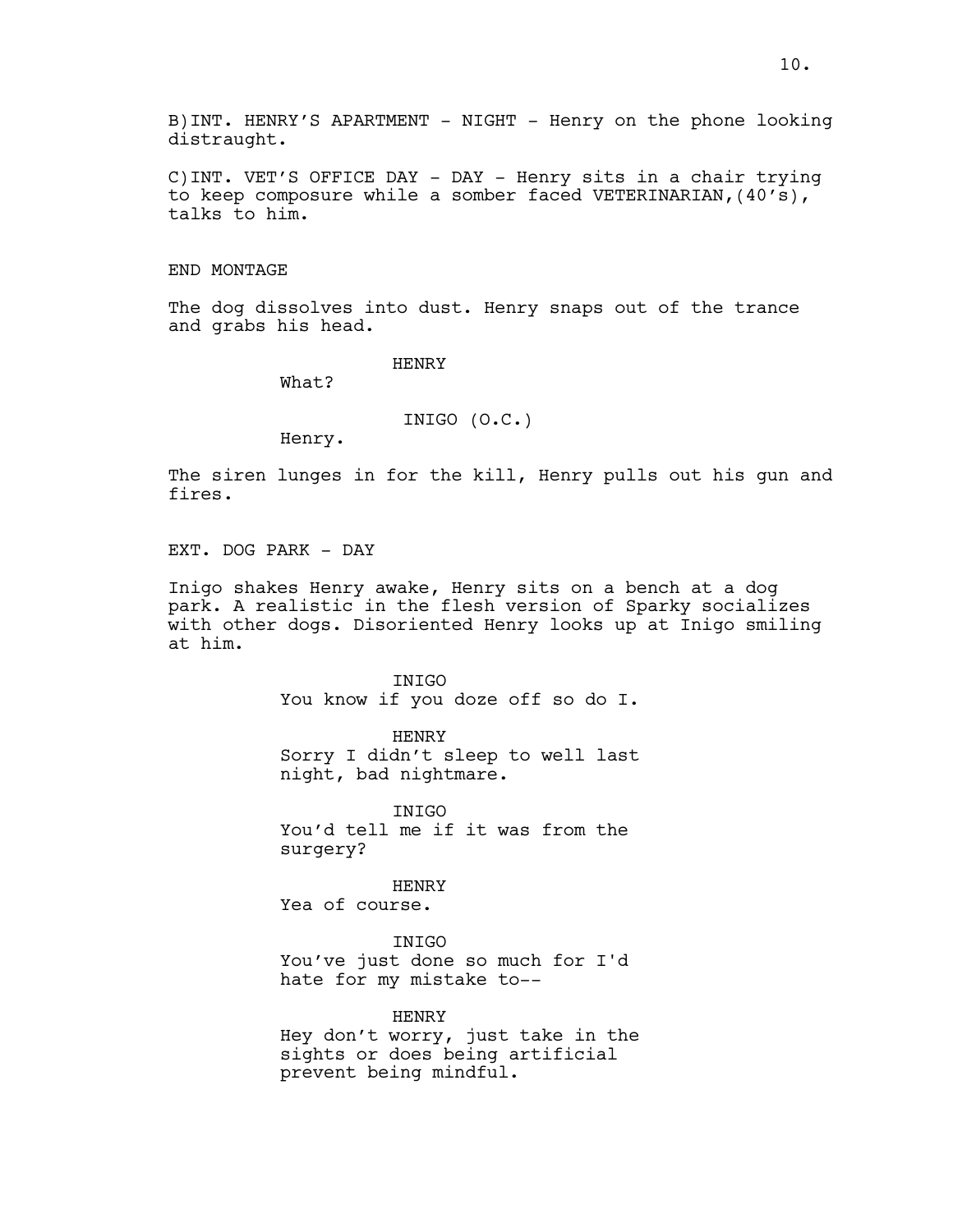Sparky sniffs an old boot with fungus growing on it and takes a bite.

> HENRY (CONT'D) Sparky no et.

Henry shoes Sparky away and grabs a doggy bag out of his pocket.

> INIGO No in fact I'm quite enamored with how the fungus used the boot as an effective substrate.

Henry looks at him with disdain and picks up the boot using the doggy bag as a defensive membrane.

> INIGO (CONT'D) Alas I only exist in your mind so the task of disposal falls to you naturally.

Henry coughing throws the boot in a garbage bin.

INIGO (O.S.) (CONT'D) (whispering) She's only injured you have to--

**HENRY** You say something?

**TNTGO** Casey's car is pulling in.

Casey's car parks nearby obstructed by the chain-link fence.

INIGO (CONT'D) Before I forget I found a lead on the guy's offshore dealings. We can go over it later.

Inigo walks over to Sparky.

HENRY You forget?

CASEY Who are you talking to?

Henry turns to face Casey with a serious look before breaking into a smile.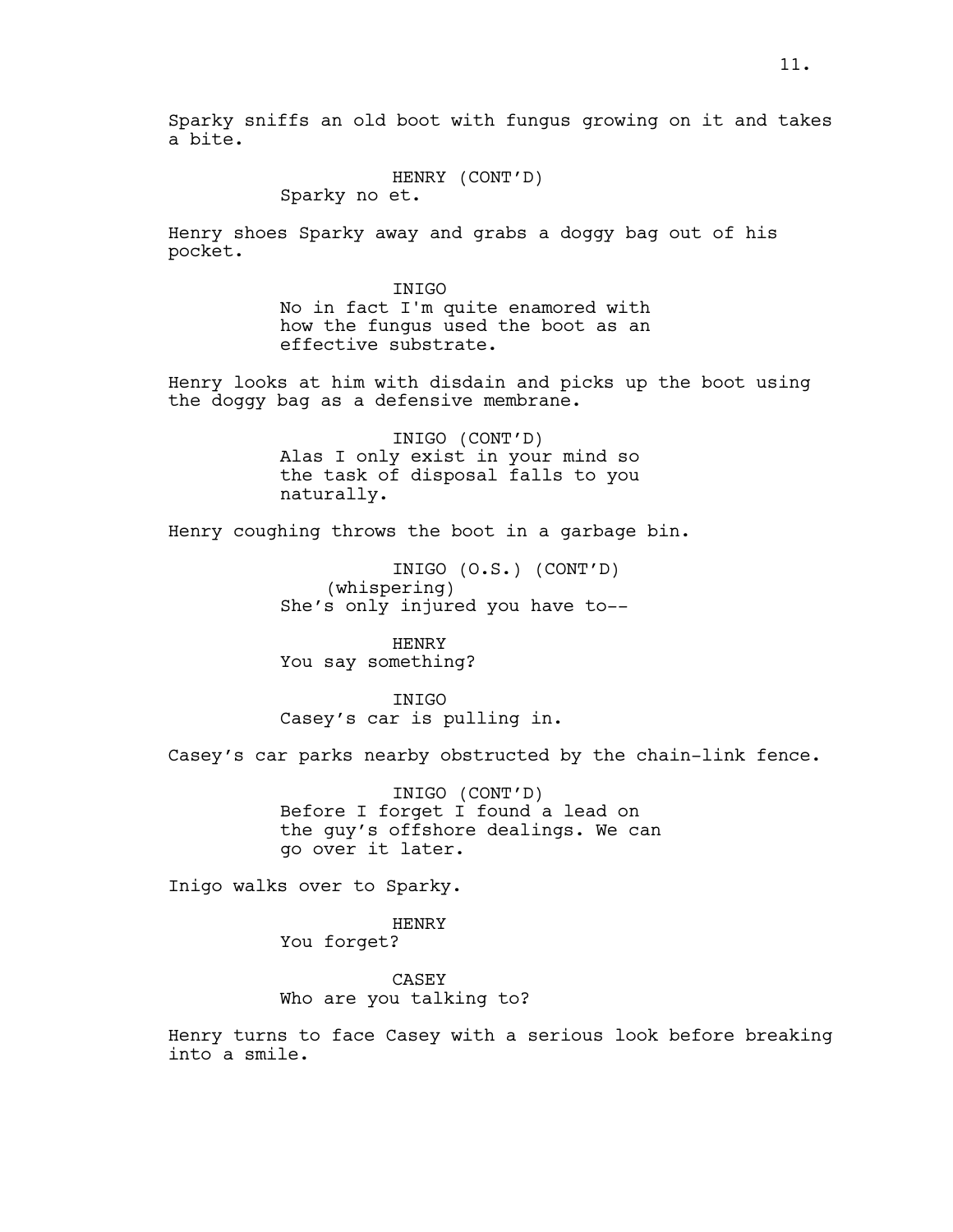INIGO (O.S.) Stop the music.

Henry looks disturbed, he looks around, Casey grabs his hand in concern. He looks past her to see a speaker playing violin MUSIC hidden in a bush and walks towards it.

> HENRY When were these installed?

CASEY Last week. (beat) Oh let me guess you're on the case of the baffling bush very funny.

Inigo walks over and puts his arm on Henry's shoulder. Henry drops to the ground frantically hits the speakers power button. BEAT, Casey crosses her arms and walks closer to him.

HENRY

Sorry I just.

Henry stares at Inigo whose frozen his body glitches in and out of reality for a moment.

> CASEY Henry are you OK?

The glitching stops, Inigo returns to normal with a look of urgency.

> INIGO Finally... shes using your desires to create this illusion, the music--

CASEY Henry remember the doctor said Inigo might accidentally assert himself over you.

INIGO If you don't fight for the truth it's gonna die here with us. You only wounded her if you don't shoot her in the head--

The violin MUSIC from the speakers reactivates suddenly, Henry draws his gun and aims it at her.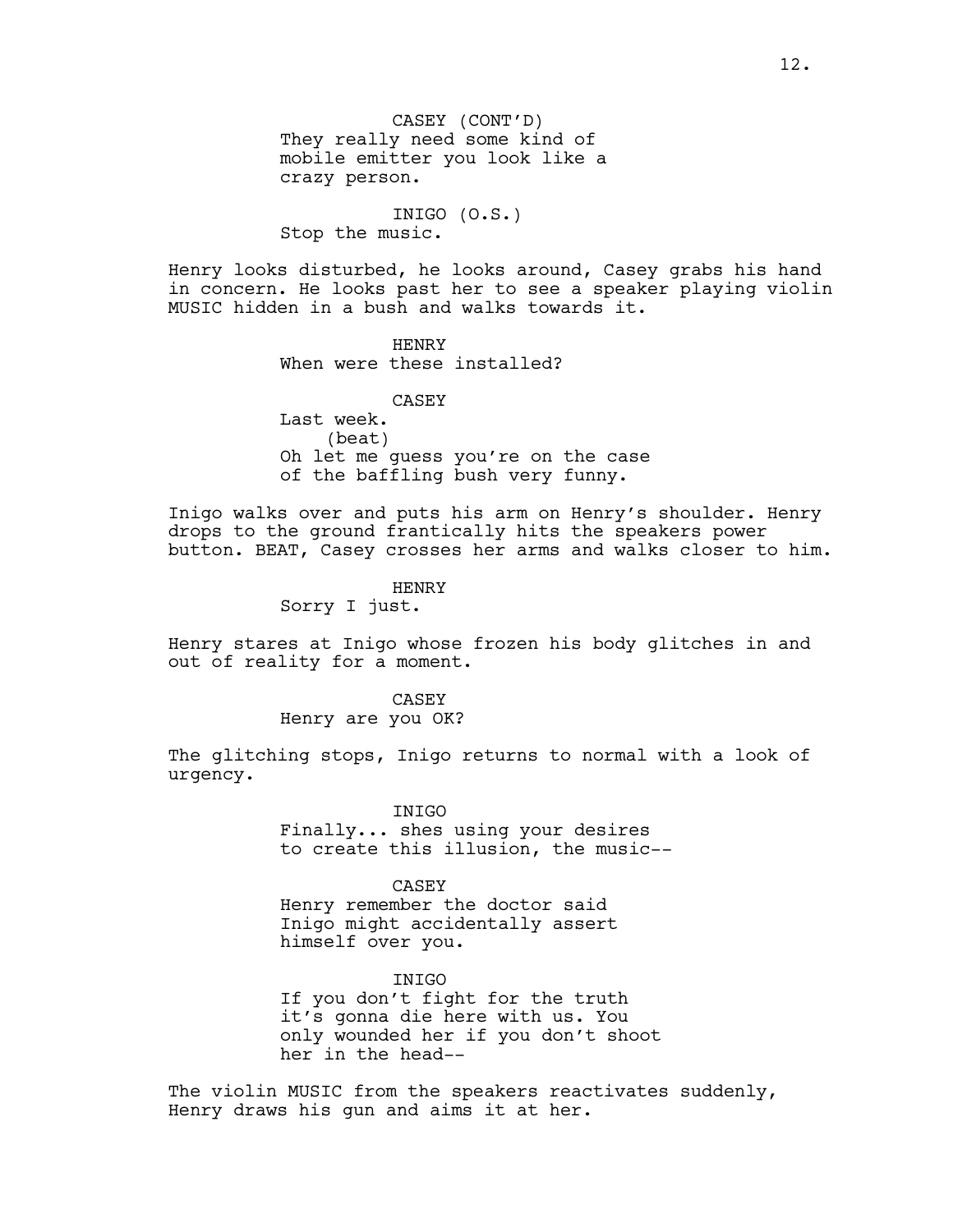INIGO (CONT'D) She's right we need to go a doctor now. Please just put down the gun.

Henry hesitates and sees a diamond ring on her ring finger.

FLASHBACK TO:

INT. HENRY'S CHILDHOOD HOME - DAY

HENRY's MOM (40s), dressed in a black formal outfit opens a ring box inside a sapphire ring sparkles. Looking into a mirror towards a young Henry obscured by his mother.

> HENRY'S MOM You're too young to understand but this ring meant a lot to grandma and when you get married to a nice girl you should give it to her. (beat) If you grow up to like boys thats OK to although you're aunt god bless her soul--

> > YOUNG HENRY

Mom!

BACK TO SCENE

HENRY Inigo gave you a nice ring but its not my style.

Henry aims and fires shooting Casey in the head. Inigo runs over to her, leans down and holds her. BEAT, Henry hands starts shaking uncertain of his actions.

INT. HALLWAYS - DUSK

The dark park fades into obscurity, the three still in their positions now back in the hallway the Siren lies dead. Henry watches the violin hover in air before crashing to the ground. He walks over and looks at the siren's face.

The Siren's face a projection, it melts away revealing Casey's face her hair turns short.

> INIGO I thought as much, but you still don't really accept it till you know for sure.